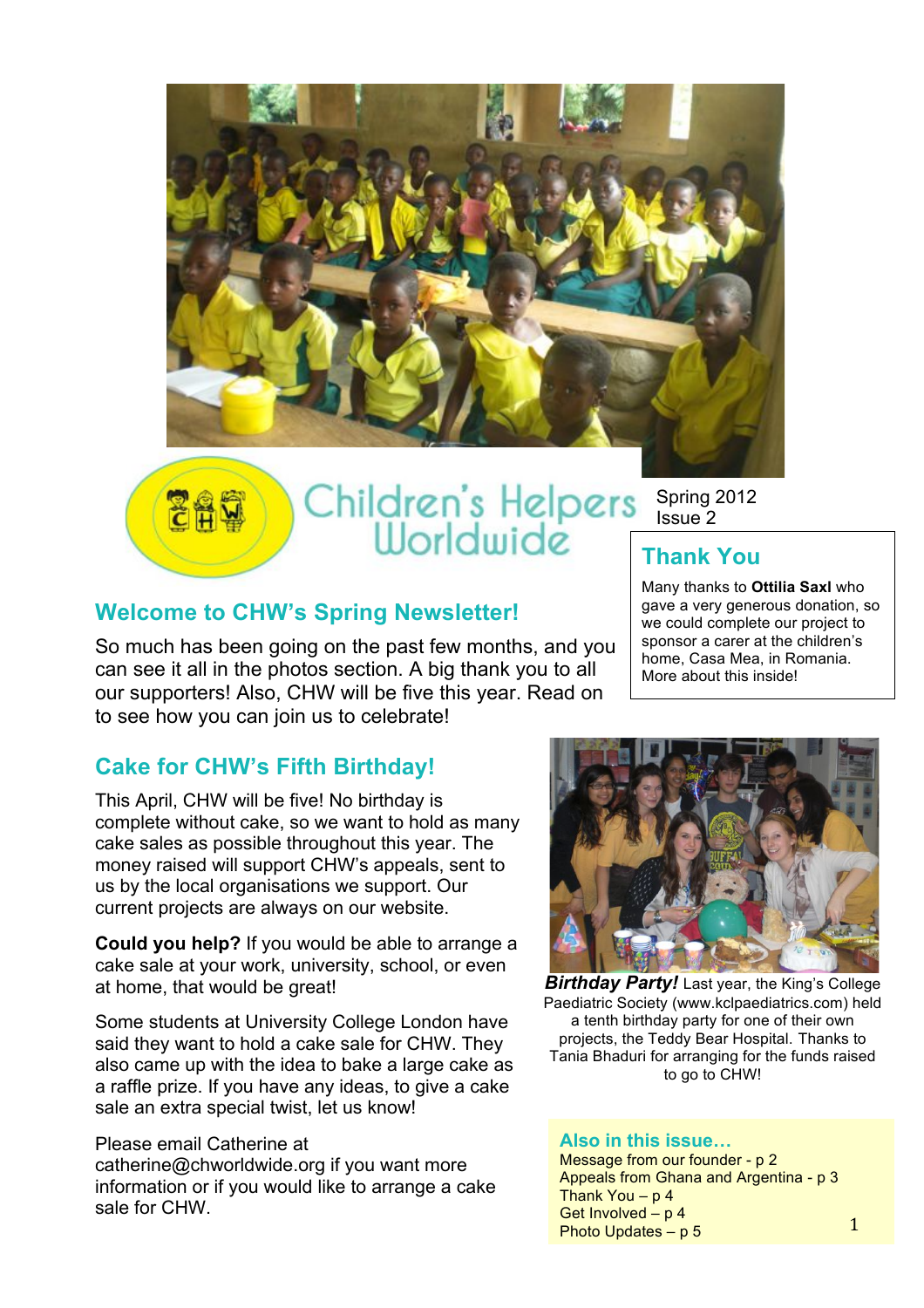

### **Message from our Founder**

**I cannot believe that it will be five years since starting CHW!** Individuals who want to make a difference to the lives of children can do it through CHW, and when we all work together, we have a bigger impact.

Two individuals inspired me to start CHW – Ruby Ayivor, the founder of New Life International Children's Home in Ghana and Gao Ya Li, the founder of the Shanghai Bo Ai Rehabilitation Centre. I spent some time in both places and wanted to support them, but knew I could do more if I was not alone. Now through CHW, people can help these organisations, and all the other projects we work with too.

I want to thank all of CHW's supporters and volunteers for everything! Over the past couple of months, three people in particular have done a lot for CHW.

One of our patrons, Ottilia Saxl, gave us a very generous donation so that we could complete our appeal to sponsor the salary of a carer at Casa Mea, a children's home in Romania. It is essential that there is enough staff to work with the children. Thanks to everyone who supported the appeal, and especially to Ottilia, as without her support, we would still be trying to fundraise for this, and we had a long way to go!

Thanks also to one of our volunteers, Jana Liebau, who arranged a book wrapping fundraiser at Waterstones in Milton Keynes. It was an enjoyable day, and great that Jana took the initiative to do this!

I have recently returned from our projects in Argentina. Gabriela Zambrano, a physiotherapist at Bethel, one of the organisations we support, has decided to become involved with CHW. She will try to get donations of items for the schools and organisations we support in Argentina. She also introduced me to two more schools. She will collect donated items for them too, as they will become a part of our network in Argentina.

Thanks to everyone who has been a part of CHW over the past five years, and I am looking forward to doing much more work for the children's projects, with you all, in the years to come!

If you want to get in touch, please email me any time at catherine@chworldwide.org.

Warmest wishes, **Catherine** 



With some of the children at Casa Mea, Romania – where Ottilia Saxl gave a very generous donation.

**Welcome:** We are really happy to welcome the following people to CHW!

**Gabriela Zambrano**, who will be supporting our projects from Argentina, and also her sister, **Alejandra Zambrano**, who will be helping her.

**Magdalena Lezama** and **Tony Bale** who will volunteer with CHW. Magdalena will help with Spanish translations for our projects in Argentina too.

**Ling Chin,** who helped at a few of our London events and has decided to become a regular volunteer at our fundraisers! 2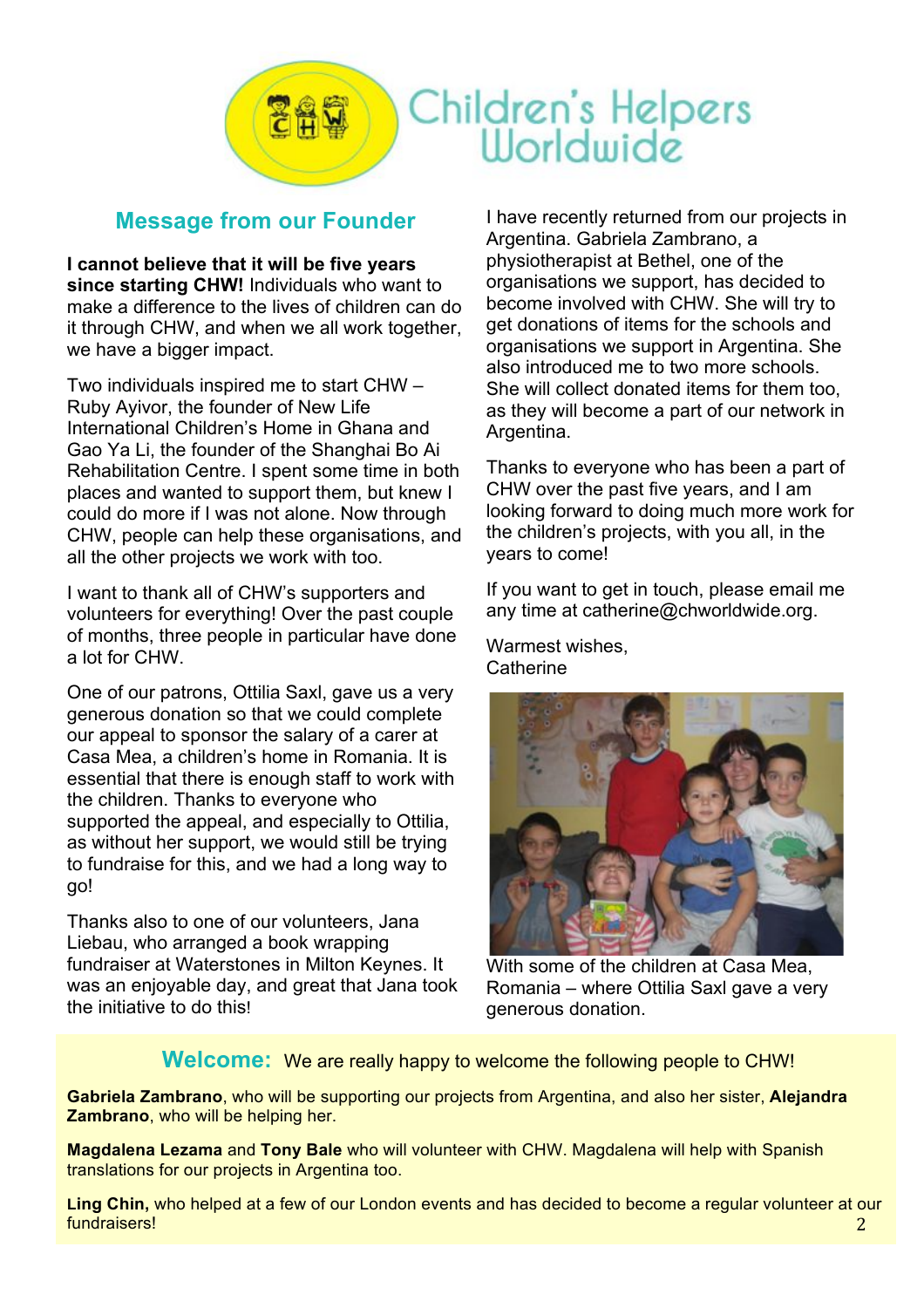

Our two current main appeals are a playground project in Ghana and a music therapy project in Argentina.

## **New Life International Children's Home, Ghana**



A few years ago, CHW fundraised for some play equipment. As the only playground in the area, children from outside the Home come to play all the time, and so the equipment is becoming worn. The director of the orphanage, Derrick, would like funding to extend and repair the playground and to build a fence around it, which he can lock. The children from outside the Home can still play, but at certain times, rather than constantly, to keep the equipment in good condition – so all the children have a nice area where they can play.

*Overcrowded: Children from the Home and the* 

*surrounding villages playing.* **Needed: £2995 to extend and repair the playground.**

# **Talleres Apadro, Argentina**

This organisation has a range of projects helping children and adults with mental and physical disabilities. They want to start a children's music therapy project at their rehabilitation centre and asked CHW to cover part of these costs. Music therapy will be of great benefit to the children at the centre!

#### **Needed: £2220 to help get the music therapy project started!**



#### **Do you want to help?**

If you want to get involved with these projects to help the children, you can give your time, by volunteering and helping to fundraise, or give a donation.

#### **To give a donation, please visit this page: www.chworldwide.org/Donate.html**

For more information, please email catherine@chworldwide.org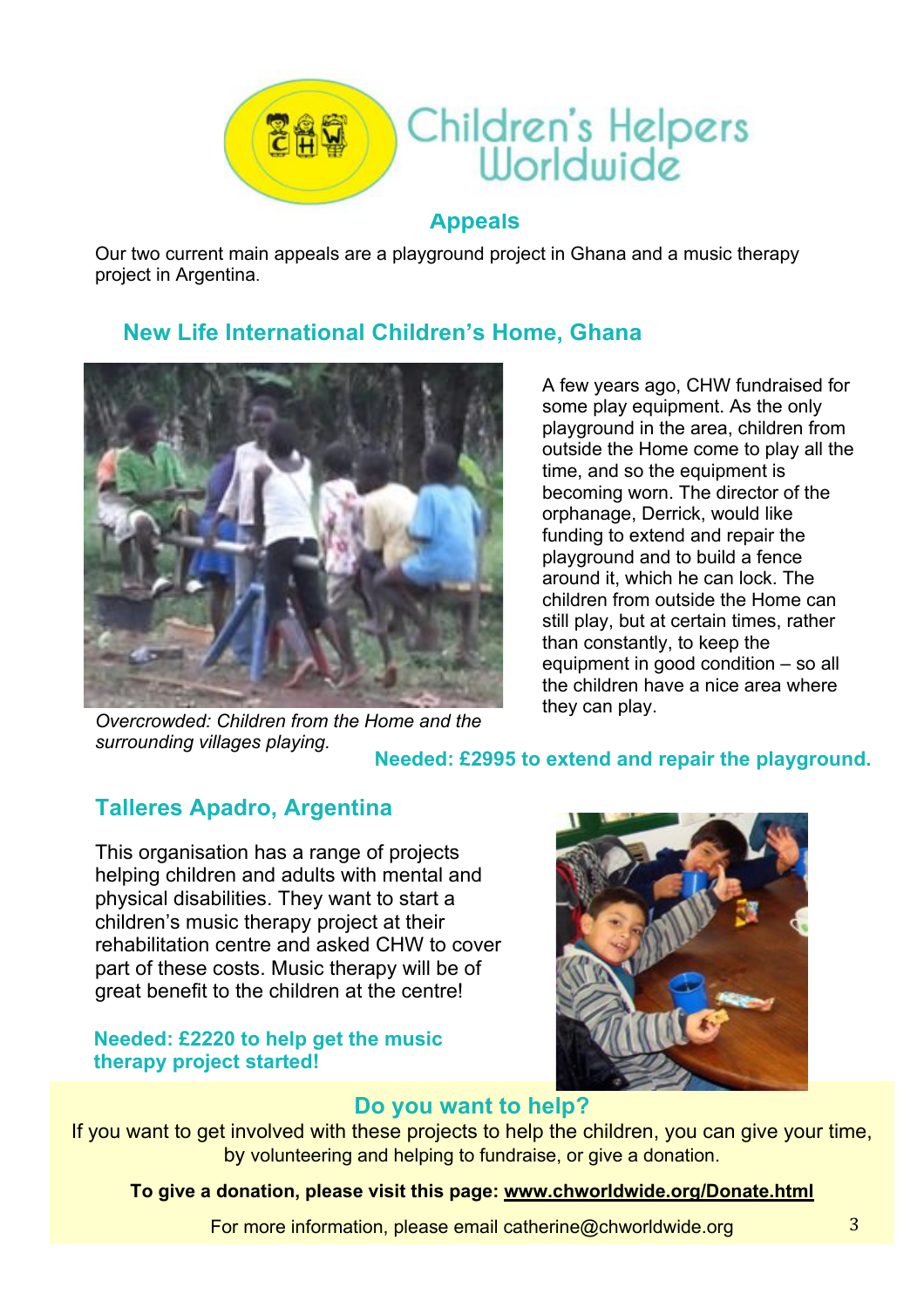

### **Thank You!**

## **Special Thanks to Ottilia Saxl**

CHW had been trying to raise £1250 to help sponsor a carer at the children's home, Casa Mea, in Romania. There was still a long way to go, and our patron, Ottilia Saxl, made a very generous donation, so we could complete the project. She also made a donation to one of our other current appeals, the playground project at New Life International Children's Home in Ghana. Ottilia had been sponsoring three children at New Life, and has recently increased this to five! She has supported many of our other projects too.

There is no way to express how truly grateful we are for Ottilia's support. She is making such a difference to the lives of the children CHW works with. Thank you so much, Ottilia.

#### **Get Involved!**

Can you help with any of the following things?

#### **Band Needed!**

As part of our celebrations for CHW's fifth birthday, Trustee, Emma Hughes, is arranging a summer ball! It will be in Swansea. She is looking for a band to play. If you are part of a band, or know people in a band who would be willing to play, please pass this on. The exact date of the event has not been confirmed, and is flexible, depending on when the band can play.

The band's donation would be the performance, although expenses may be covered. All details to be discussed with Emma. Please contact us on info@chworldwide.org if you can help.

#### **Redesign our Website!**

Our current website is very basic and we are looking for a volunteer who would be willing to redesign it. Please contact catherine@chworldwide if you want more info about helping with this.

#### **We would like to thank:**

**Linda and Heather:** Thank you for knitting some lovely teddy bears, according to the Teddy for Tragedies pattern, and choosing to send them to CHW! When a volunteer next goes abroad she or he can take the teddies to the children!

**Min Lu:** Thank you for helping us with writing emails in Chinese to assist with our project at the Shanghai Bo Ai Children's Rehabilitation Centre!

**Steven Macey:** Thank you for arranging a coin collection, supporting a school in Argentina, at Swansea University, along with CHW Trustee, Emma Hughes. Thanks also for the other CHW projects you are currently working on!

#### **Volunteering Abroad**

Some of the local organisations we support run international volunteer schemes. If you are interested in volunteering yourself, or if you could help spread the word about this, please contact catherine@chworldwide.org.



*CHW Trustee, Emma, at New Life in Ghana. Emma is arranging the summer ball in Swansea.*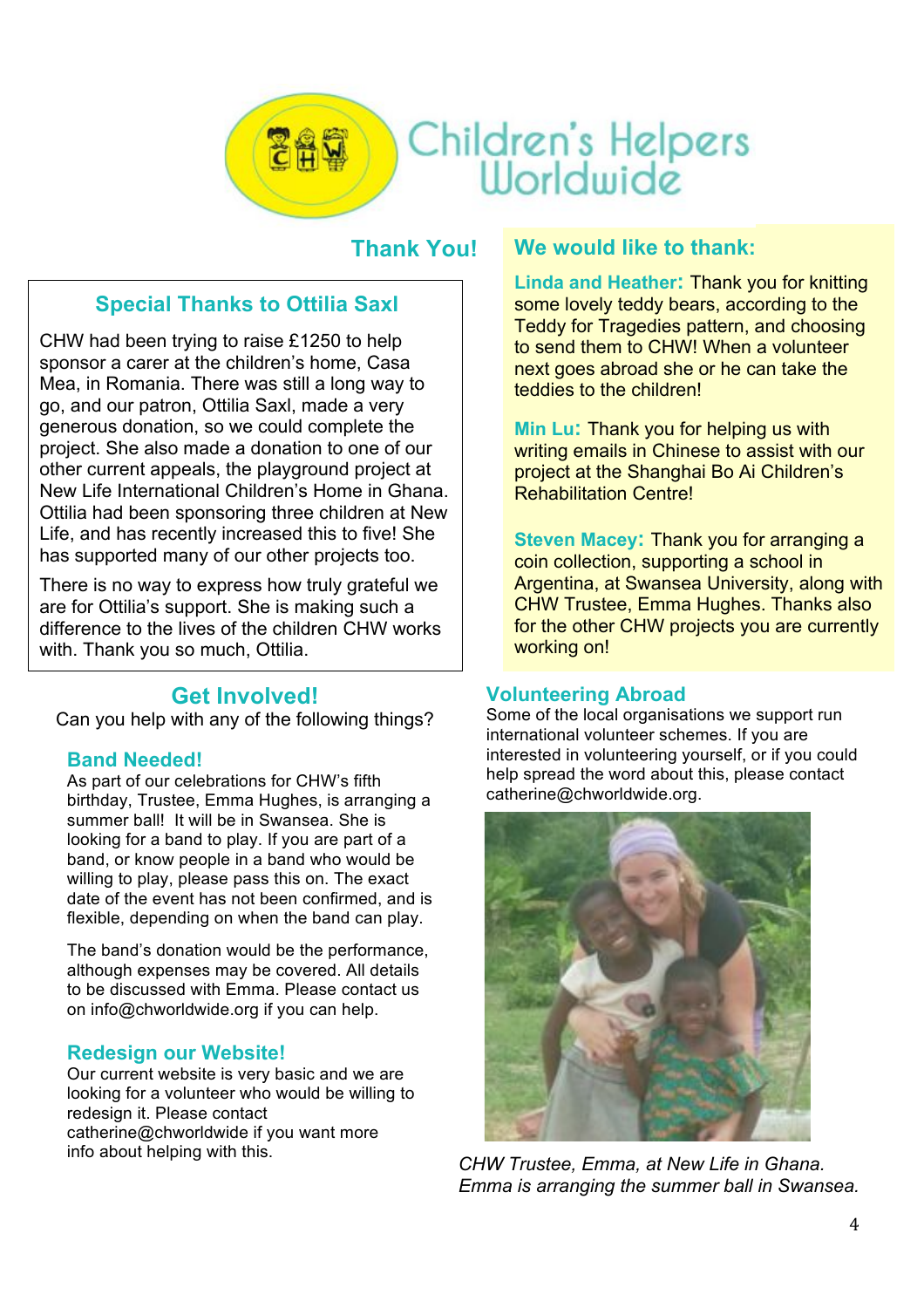

# **Photo Updates**

Here are some photos from our latest projects around the world. Thank you so much to everyone who has made this all possible!

**UK**



Volunteers at the London **coin collection event**, to count coins donated for Florentino Ameghino School, Argentina. Thanks to everyone who gave coins, arranged collections and helped to count all the small change! We raised £450.



Jana and Ling at the **book wrapping** event at Waterstones, Milton Keynes. Thanks to Jana for arranging this.



**UCL Clothes Swap** – thanks to Tori (right) for arranging for students from the UCL **Conservative** Society to volunteer.



Yitao, Diana and Yiwen at the **Clothes Swap at University College London**. Thank you to all the volunteers who helped out!

Yan and Marie-Lise at the London **Chinese Tea Party Fundraiser**. Thanks to everyone who took part, and to Yitao Quian for holding another event in London and to Diana Rodwell for promoting the fundraiser in Sydney, Australia. We raised £440 for our projects in Shanghai. <sup>5</sup>

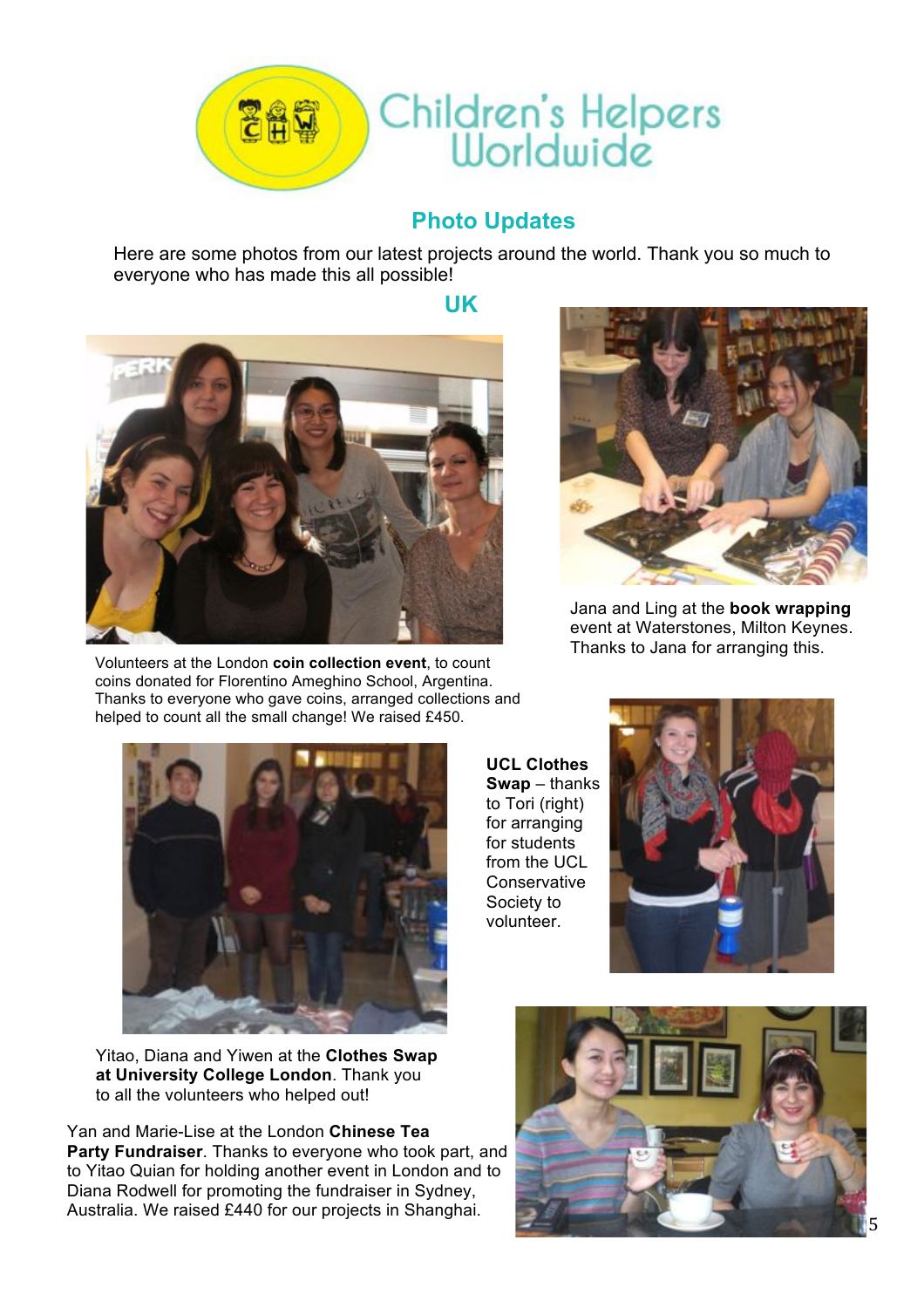

#### **Argentina**



Deputy head, Gladys, and teacher, Cecilia at **Florentino Ameghino School**, with the new music equipment, bought with a donation from CHW.



Gabriela Zambrano, a physiotherapist at **Bethel,** an organisation CHW supports. She will now help all of our projects in Argentina, through collecting donated items, and has introduced us to two new schools. Her sister, Alejandra Zambrano, will help, along with other volunteers. Cecila Gonzalez Biatturi, of Florentino Ameghino School, which CHW also supports, will give advice to Gabriela for the school projects.



Donation of school items:

Thanks to everyone who gave school items to CHW's founder, Catherine, before she visited Argentina. They were given to **Florentino Ameghino School**. Here is a photo of some of the items and Cecilia, a teacher at the school, sorting through them.

*Some of the organisations, like Bethel, have rules about not publishing photos of the children, but you can still see the donations, even if not the children themselves!* 6



House 5 at **Bethel i**s for children and adults with disabilities. CHW's donation was used for the larger sized nappies for the children and adolescents there. Physiotherapist Alicia stands with the nappies.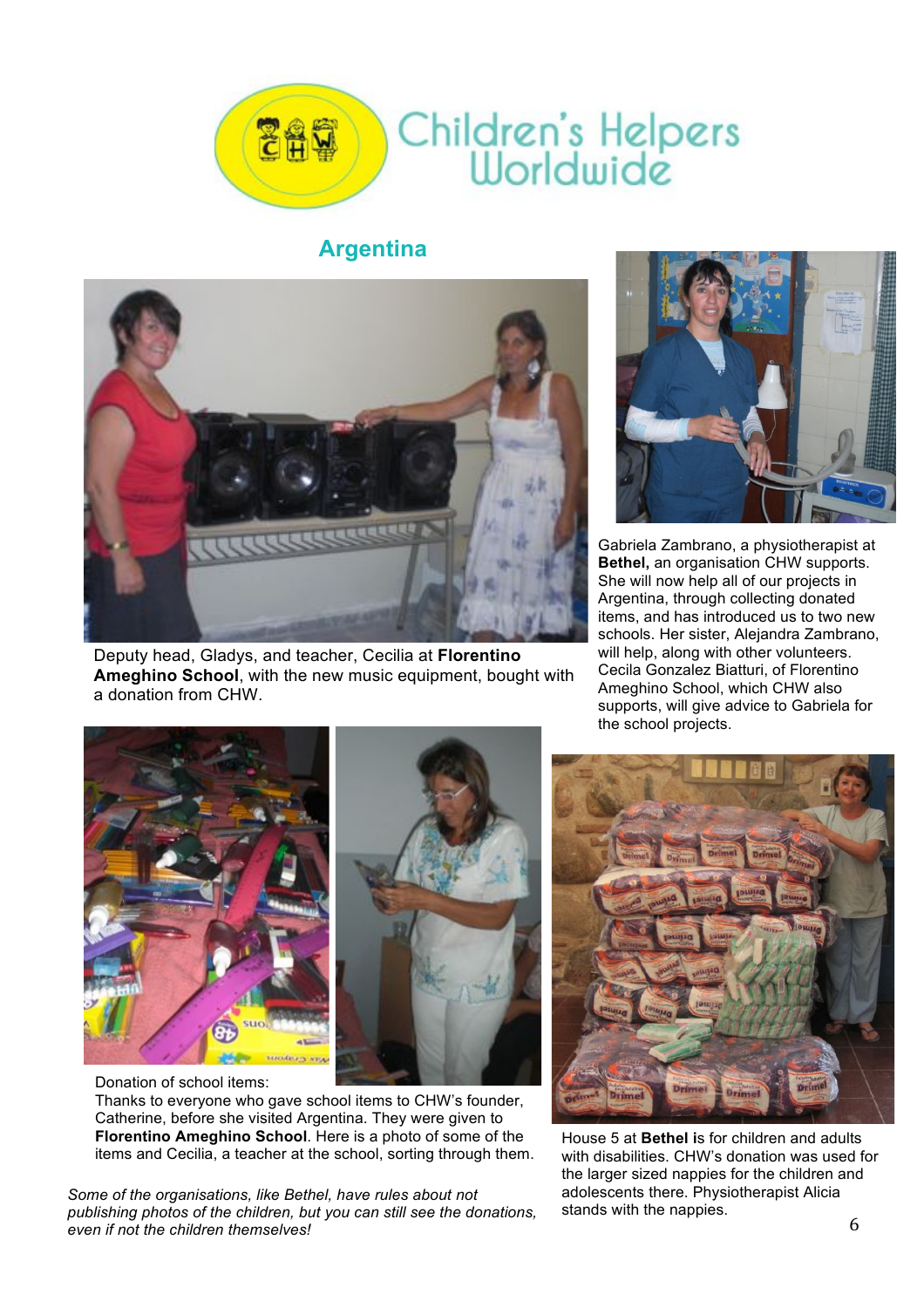

### **China**



Donations to the organisations we support in Shanghai:



The **Baobei Foundation** used our donation to help pay the medical fees for an operation for Baby Rose (above left) who had teratoma. The **Shanghai Bo Ai Rehabilitation Centre** was able to buy some special sensory toys (above right).



Our donation to **Sankofa Mbofra Fie**  went towards teachers' salaries and food for the children at the orphanage.

#### **Ghana South Africa**



Rita Benjamin (pictured), the founder of **Seawind Educare** bought new resources to open a second crèche from CHW's donation.